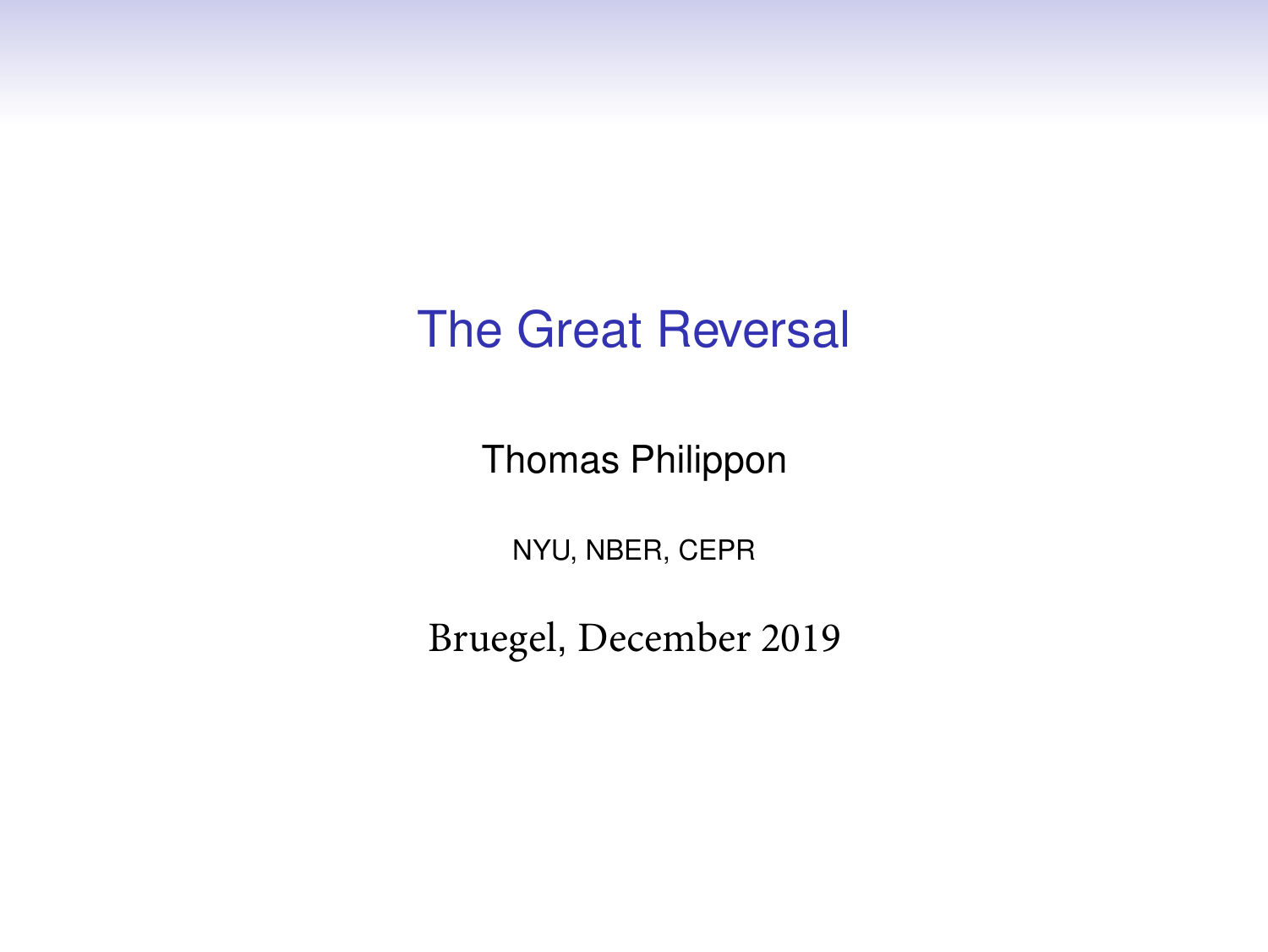## The Rise in US Concentration



Source: U.S. Economic Census for all Businesses. Dashed lines because of changes in industry classification from SIC to NAICS.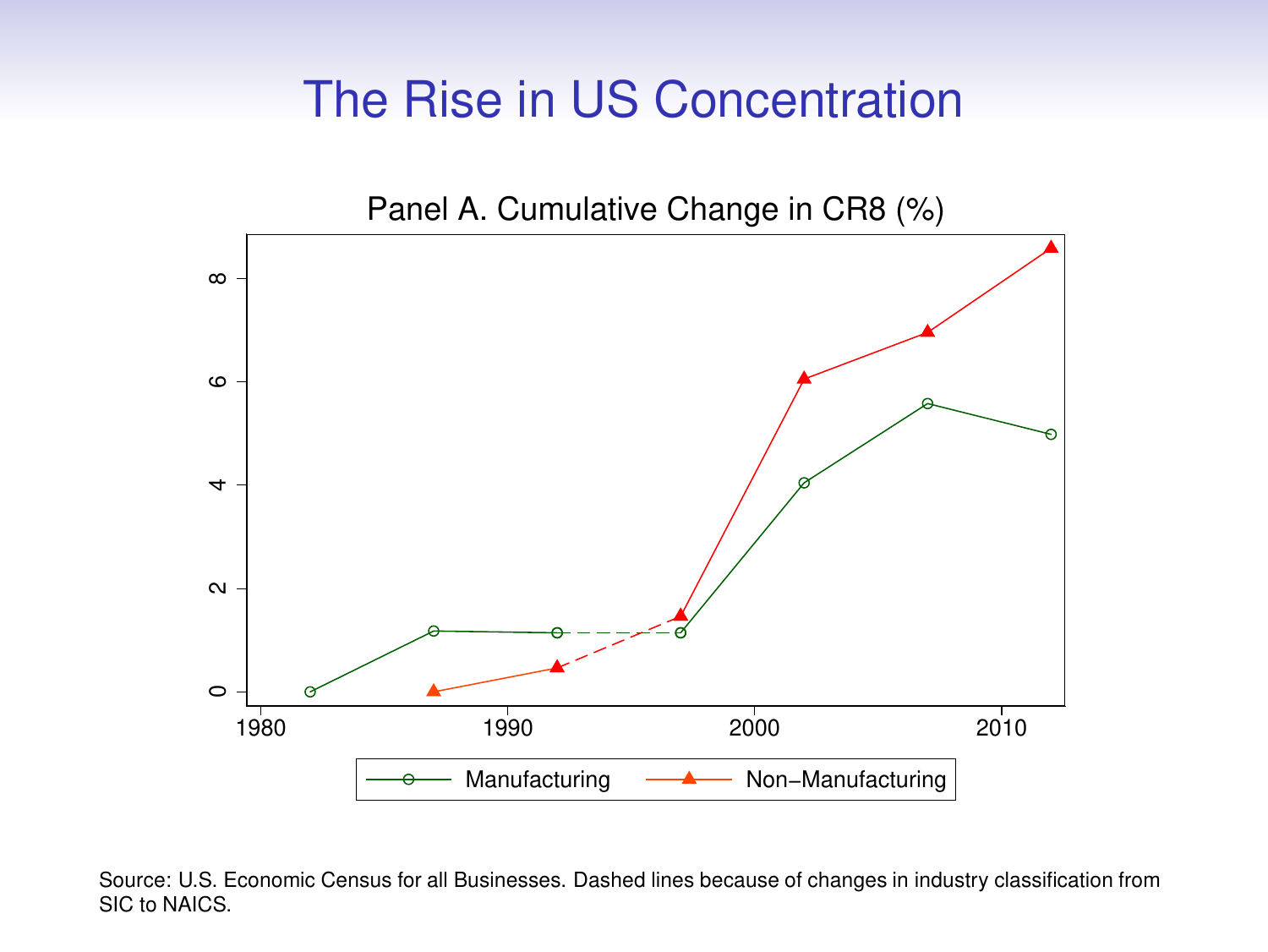# Two Big Questions

#### • **Good vs. Bad Concentration?**

- Good concentration: low prices and productivity growth
	- e.g, retail & wholesale trade
	- returns to scale; intangible investment
- Bad concentration: high prices and low productivity
	- e.g., telecoms, airlines, healthcare
	- what are these barriers?
- **Technology vs. Policy?**
	- Network effects vs regulation & antitrust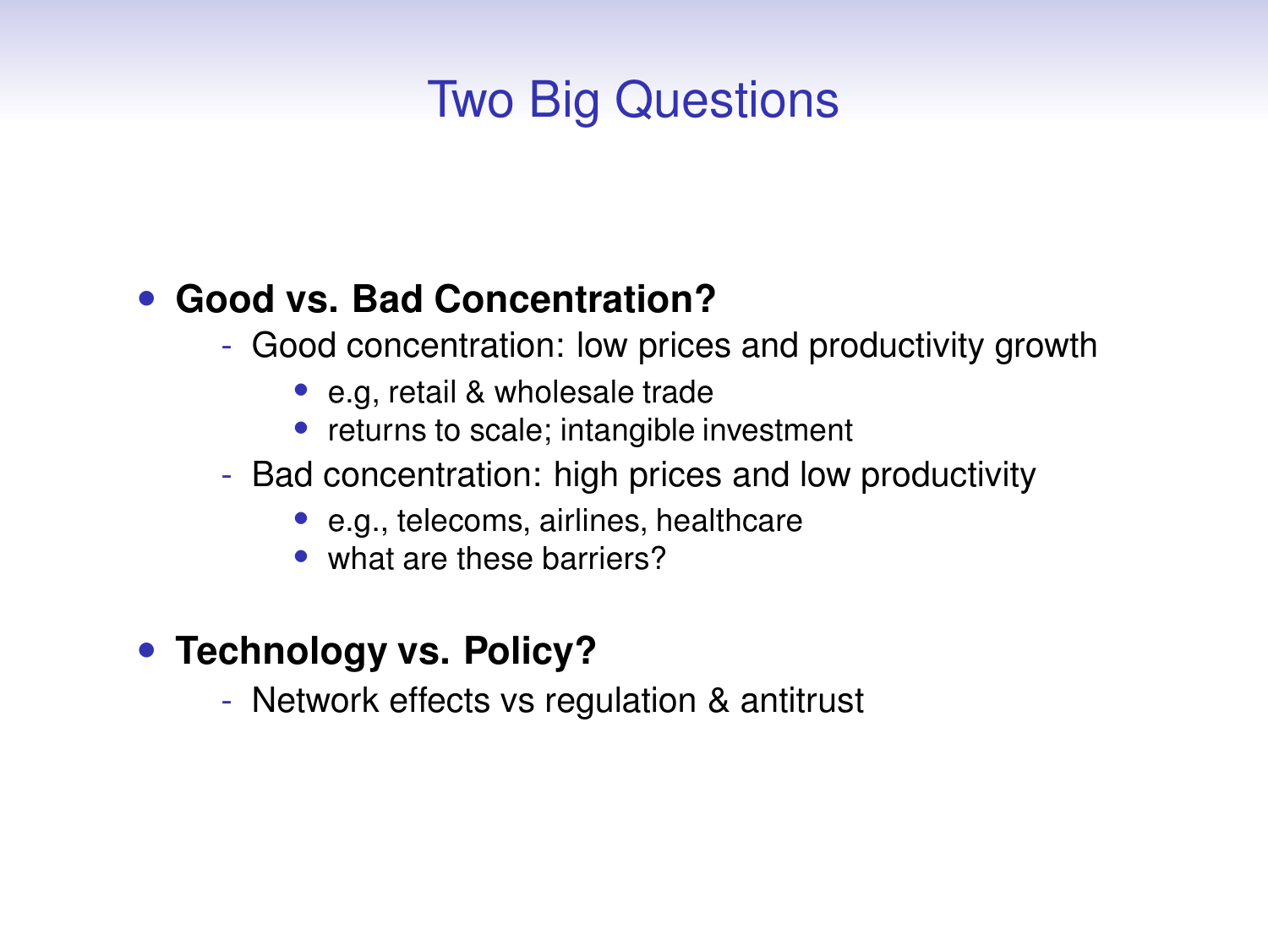## **Walmart**

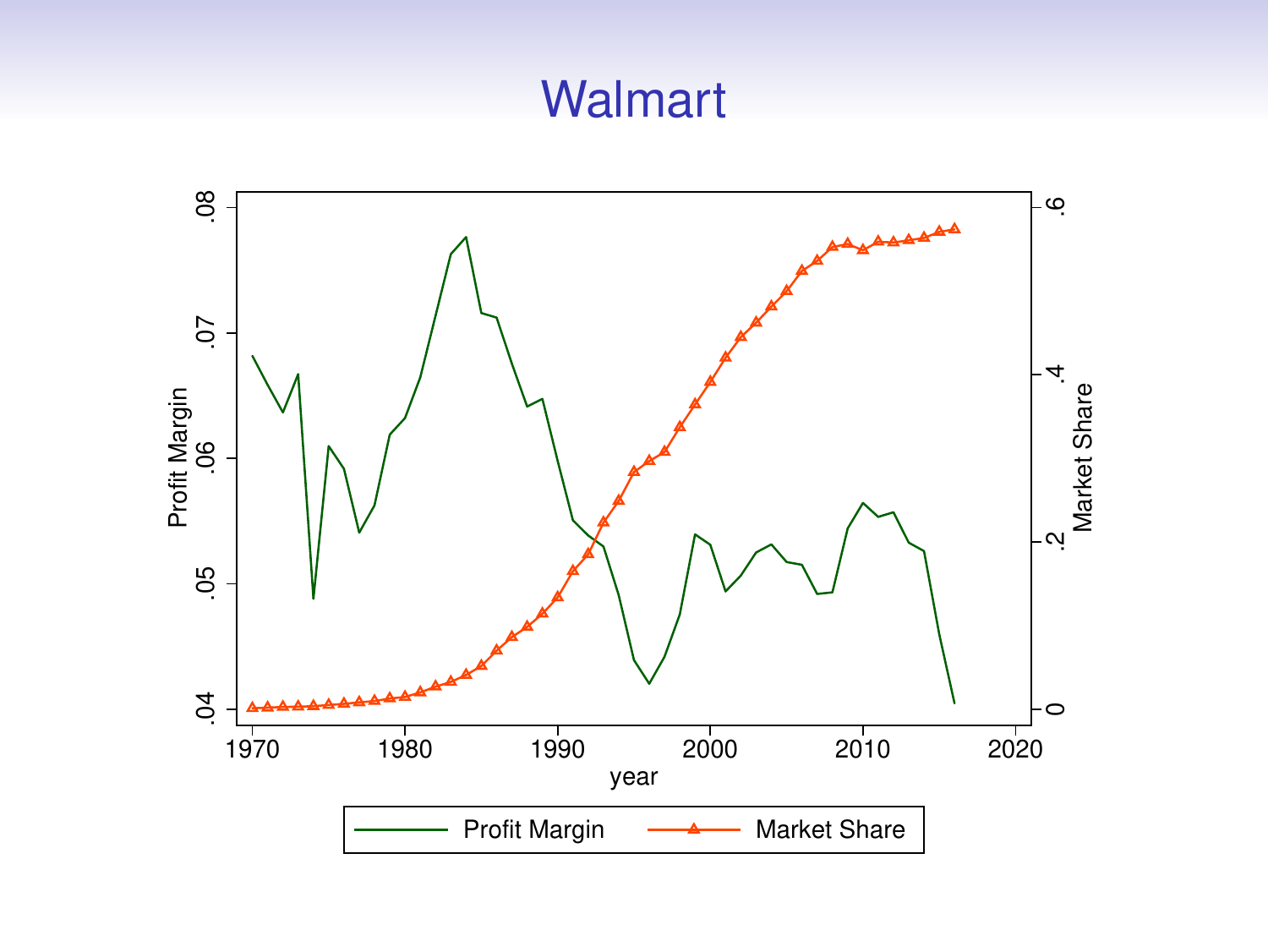## Missing Investment from Concentrating Industries

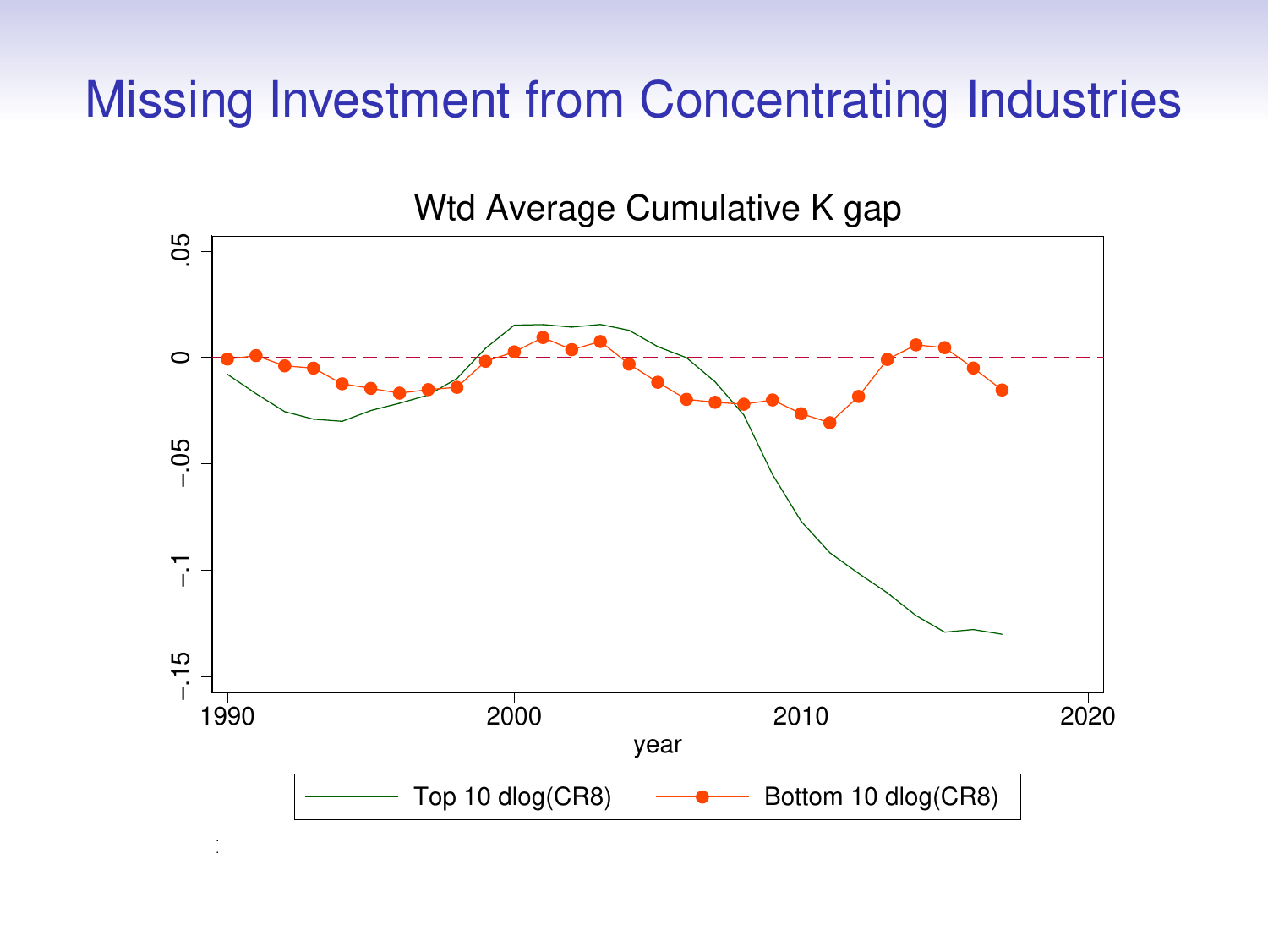#### Concentration: EU vs. US

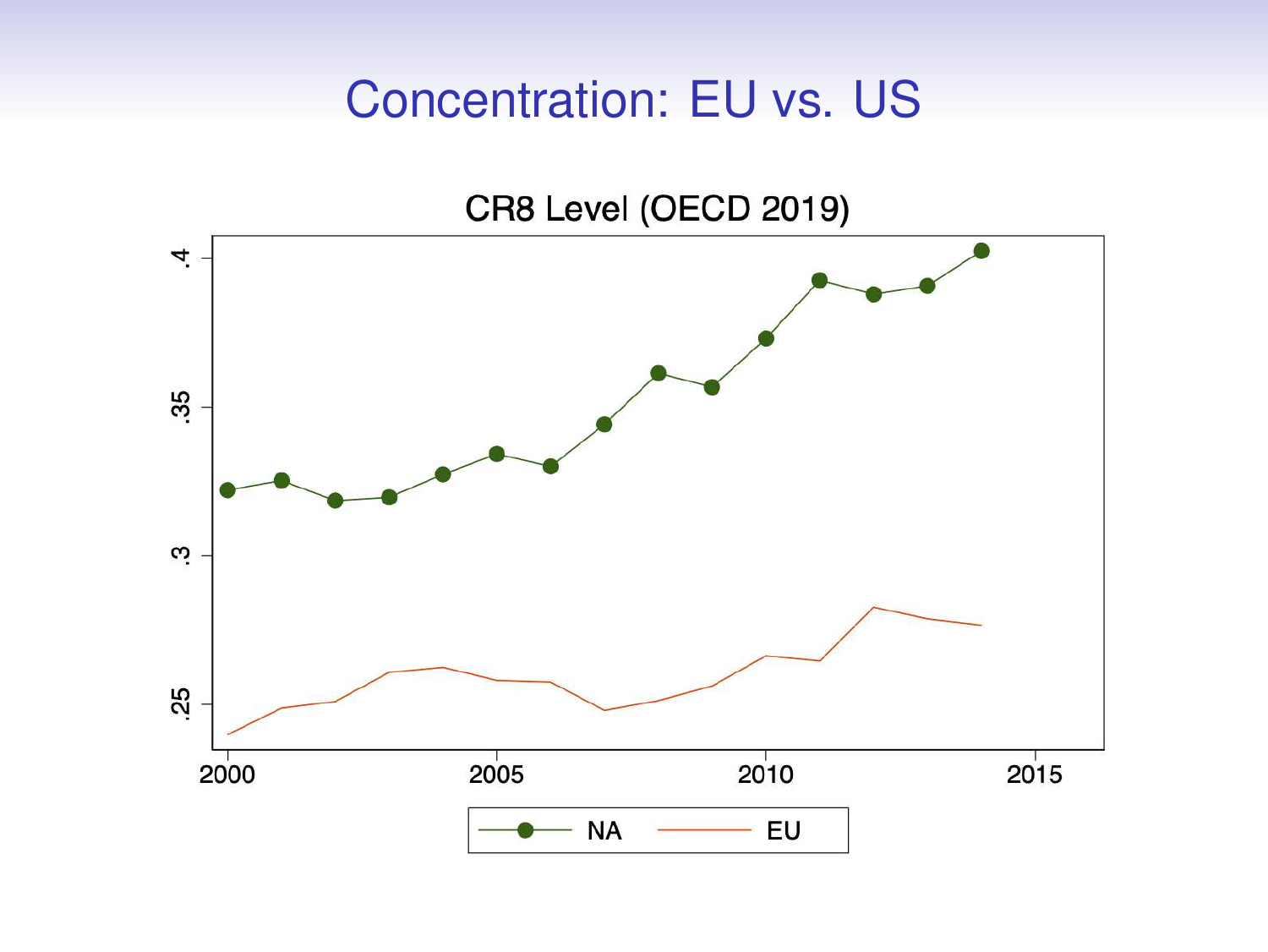#### Comparison of Telecom Prices in FR vs US

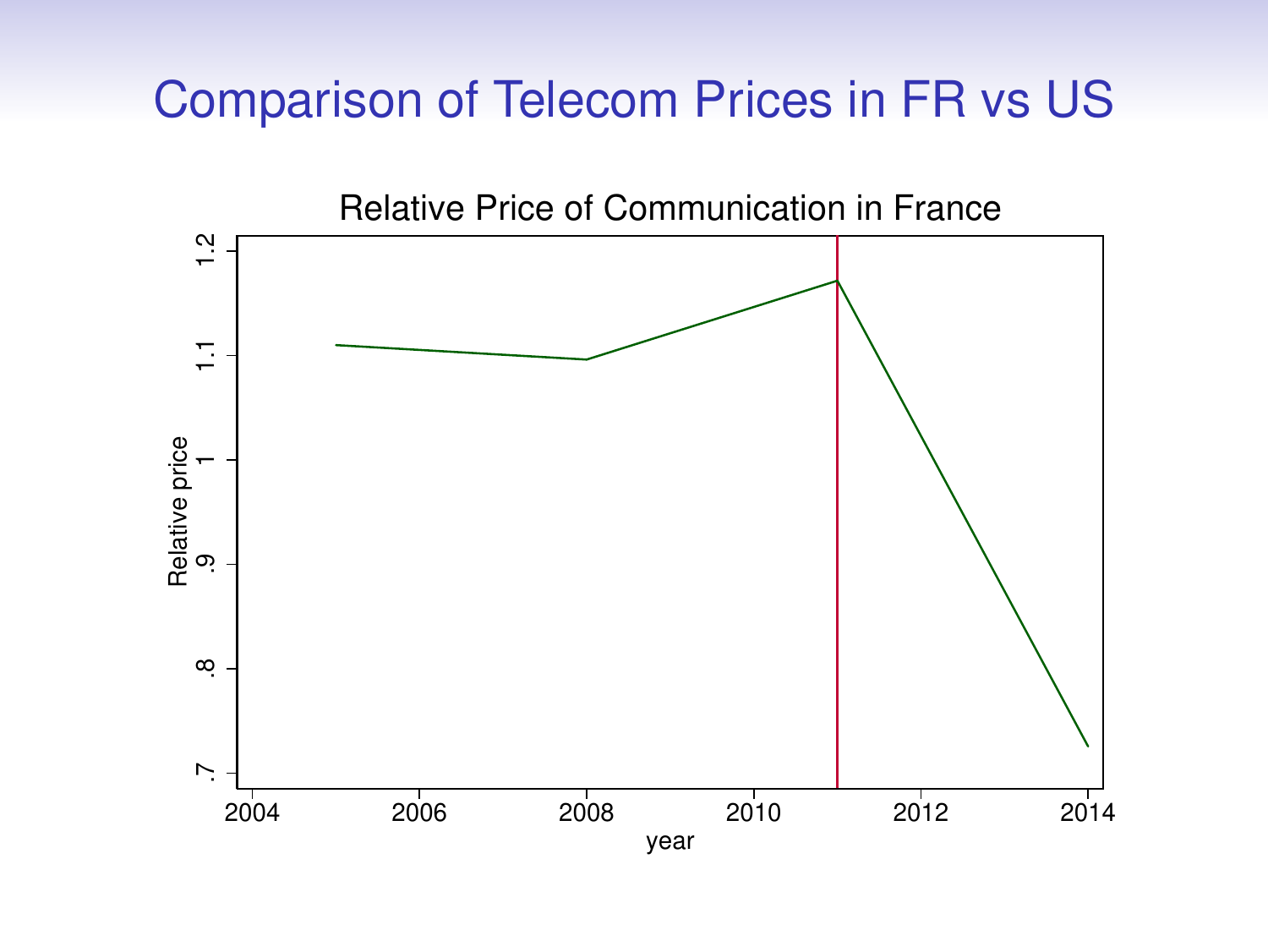## Markups EU vs US

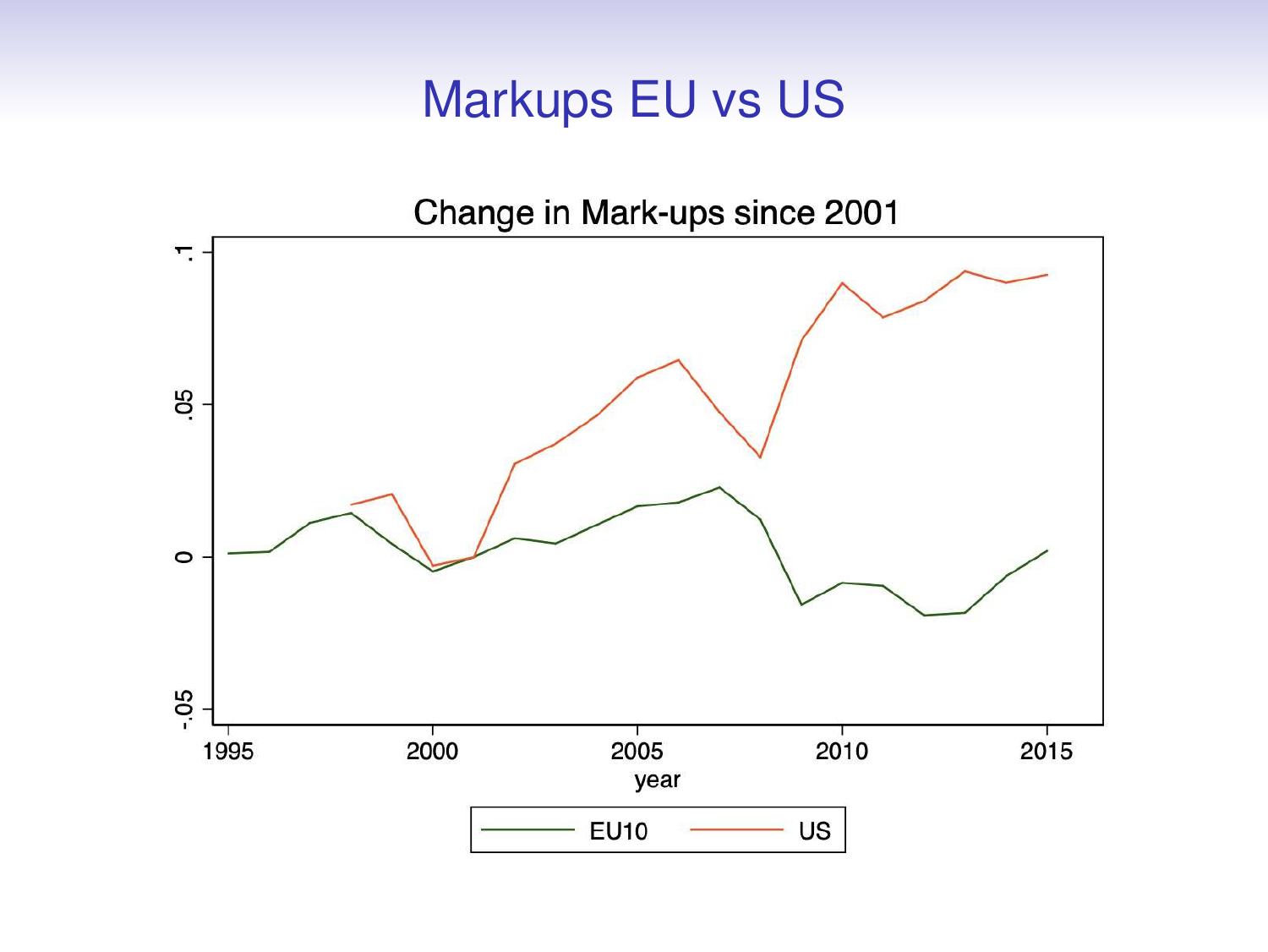#### Lobbying Expenditures

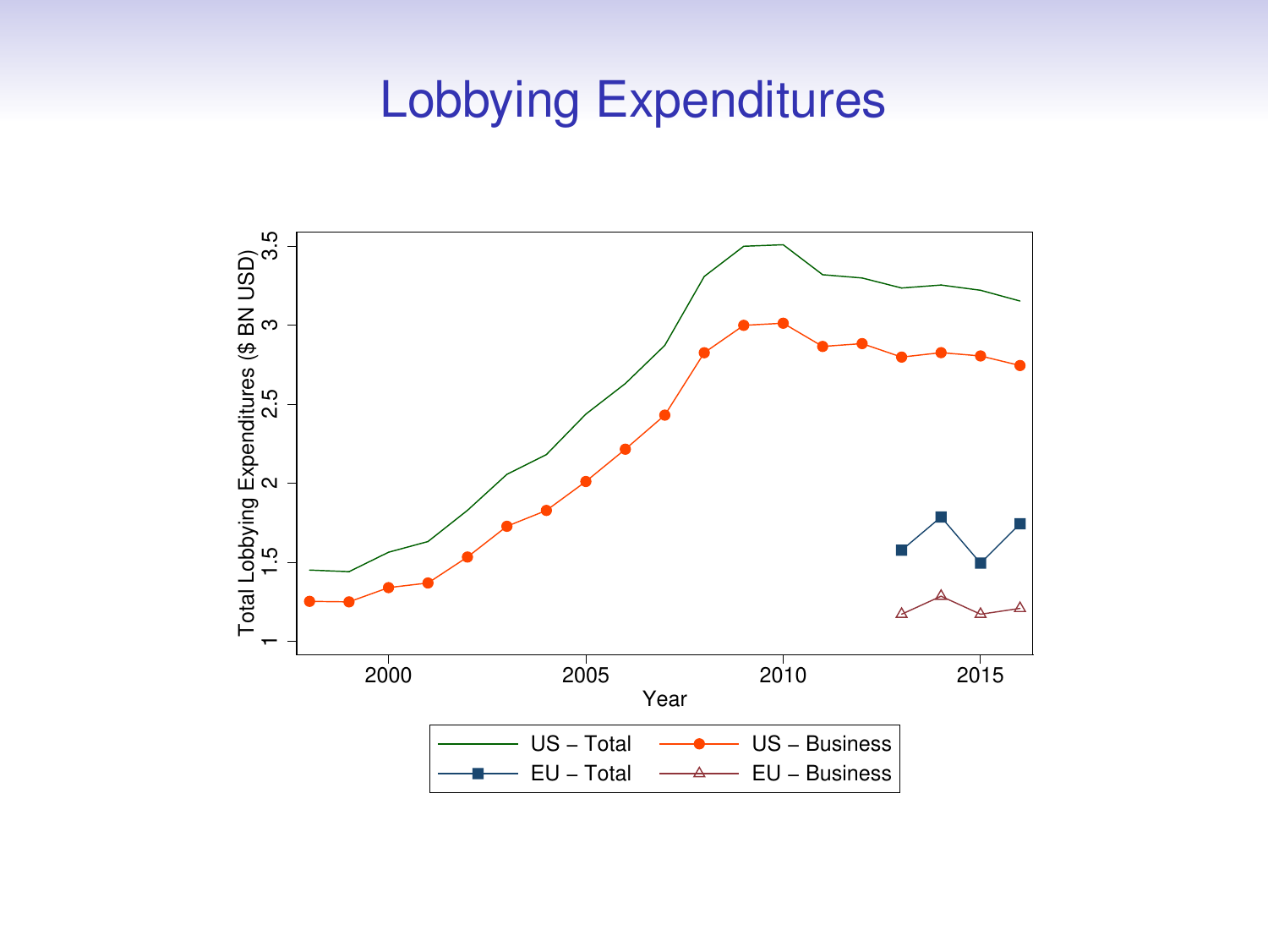# The MissingTrillion Dollar

- Monthly savings per households: \$300
- Nationwide annual household direct savings: \$600 billion
- General equilibrium impact of returning to competitive markets
	- GDP: \$1 trillion
	- Labor Income: \$1.25 trillion
	- Profits: -\$250 billion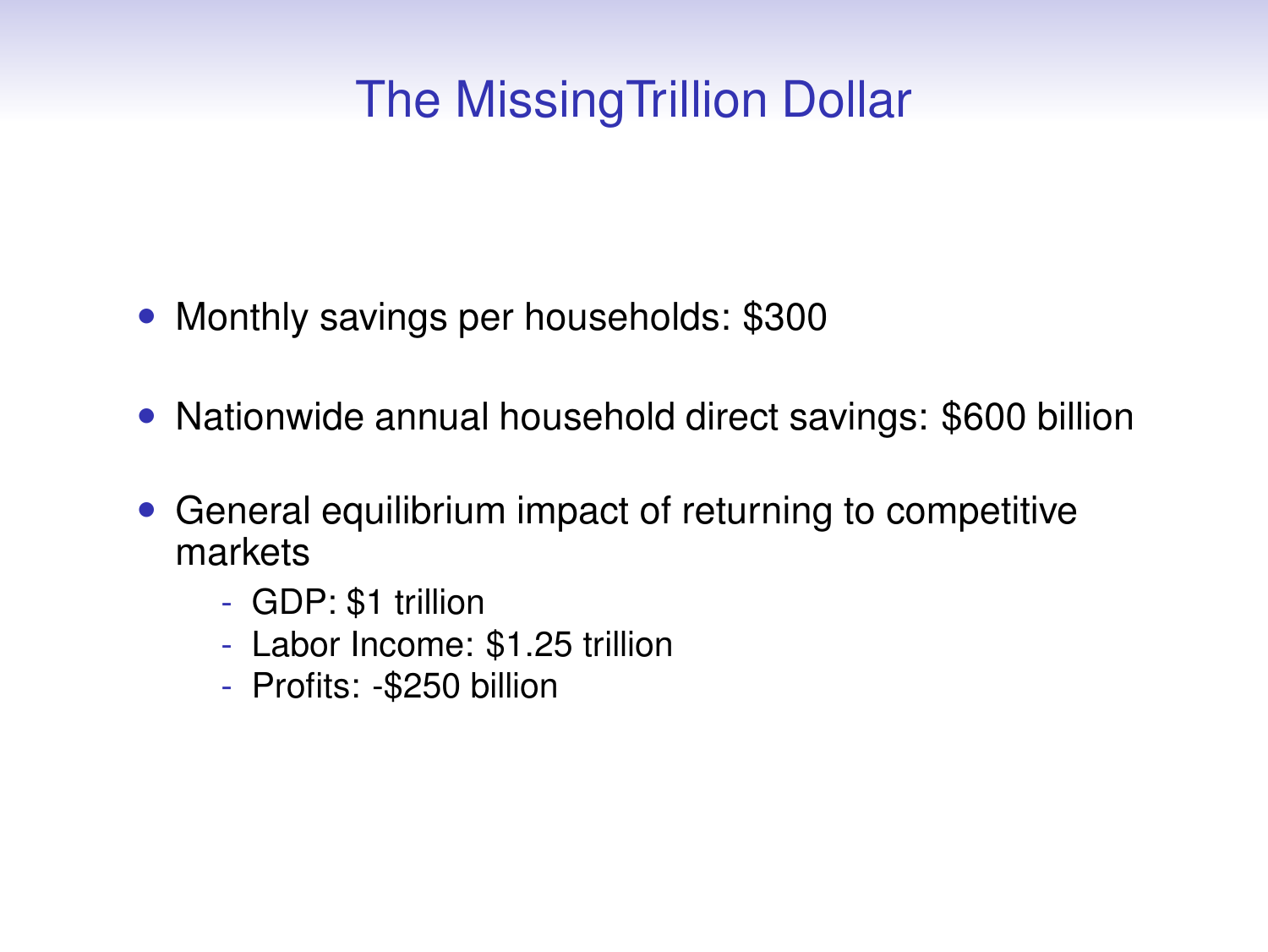#### Barriers to Entry?

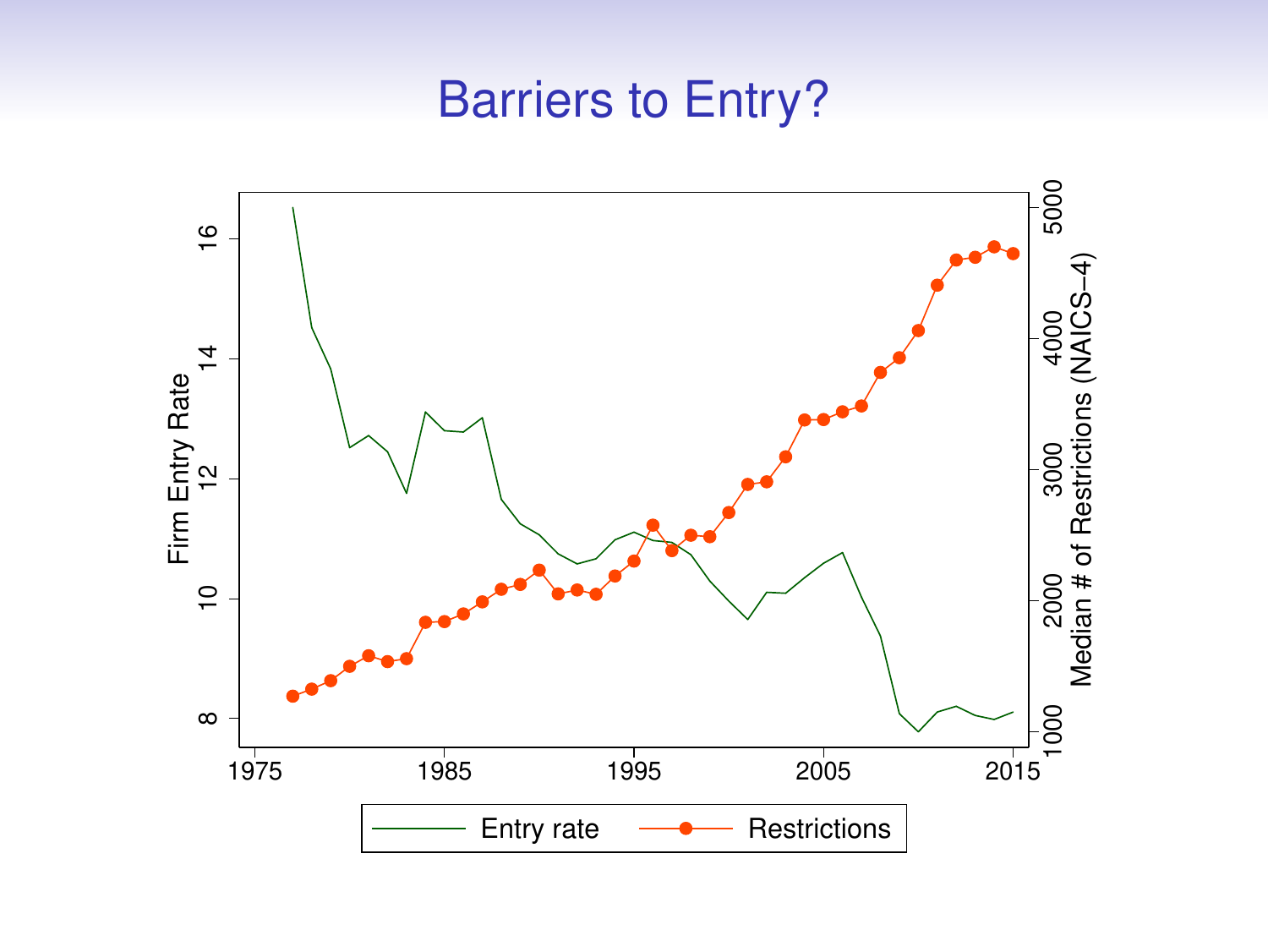#### Fading Stars



Notes: Excludes Oil industries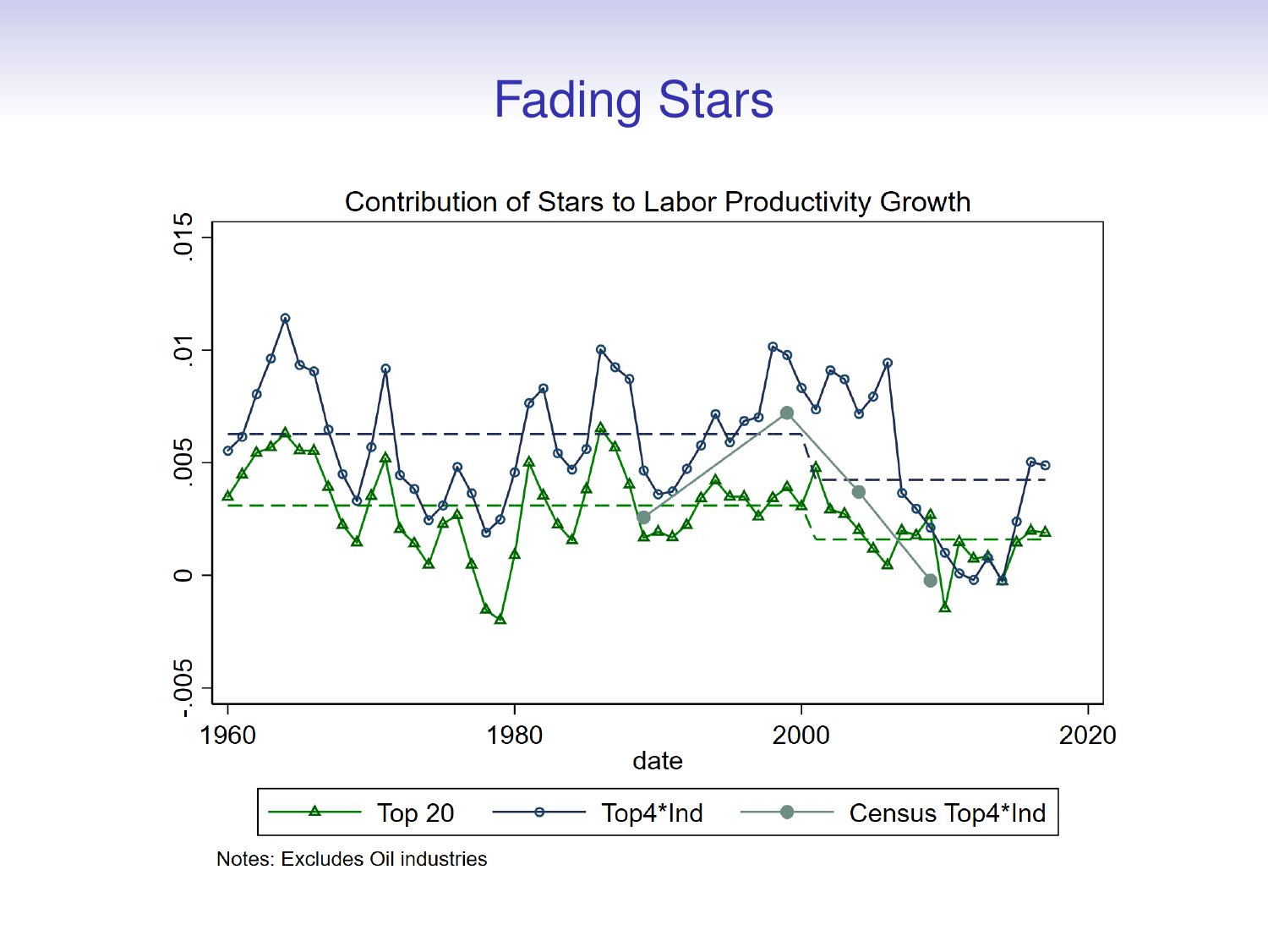# The Failure of Free Entry